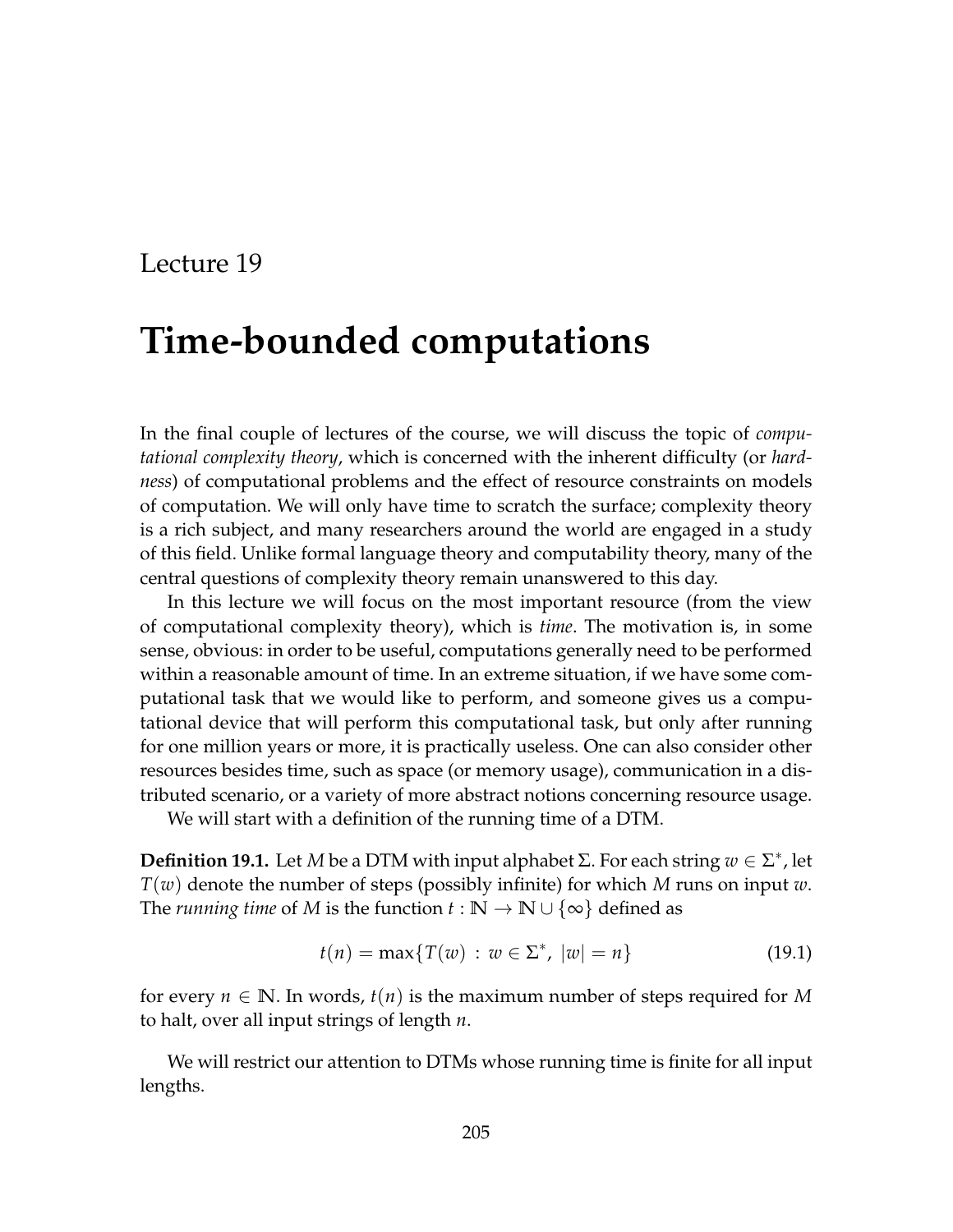## **19.1 DTIME and time-constructible functions**

### **Deterministic time complexity classes**

For every function  $f : \mathbb{N} \to \mathbb{N}$ , we define a class of languages called  $DTIME(f)$ , which represents those languages decidable in time  $O(f(n))$ .

**Definition 19.2.** Let  $f : \mathbb{N} \to \mathbb{N}$  be a function. A language *A* is contained in the class DTIME(*f*) if there exists a DTM *M* that decides *A* and whose running time *t* satisfies  $t(n) = O(f(n)).$ 

We define  $DTIME(f)$  in this way, using  $O(f(n))$  rather than  $f(n)$ , because we are generally not interested in constant factors or in what might happen in finitely many special cases. One fact that motivates this choice is that it is usually possible to "speed up" a DTM by defining a new DTM, having a larger tape alphabet than the original, that succeeds in simulating multiple computation steps of the original DTM with each step it performs.

When it is reasonable to do so, we generally reserve the variable name *n* to refer to the input length for whatever language or DTM we are considering. So, for example, we may refer to a DTM that runs in time  $O(n^2)$  or refer to the class of languages  $\mathrm{DTIME}(n^2)$  with the understanding that we are speaking of the function  $f(n) = n^2$ , without explicitly saying that  $n$  is the input length.

We also sometimes refer to classes such as

DTIME
$$
(n\sqrt{n})
$$
 or DTIME $(n^2 \log(n))$ , (19.2)

where the function *f* that we are implicitly referring to appears to take non-integer values for some choices of *n*. This is done in an attempt to keep the expressions of these classes simple and intuitive, and you can interpret these things as referring to functions of the form  $f : \mathbb{N} \to \mathbb{N}$  obtained by rounding up to the next nonnegative integer. For instance,  $\mathrm{DTIME}(n^2\log(n))$  means  $\mathrm{DTIME}(f)$  for

$$
f(n) = \begin{cases} 0 & \text{if } n = 0\\ \lceil n^2 \log(n) \rceil & \text{otherwise.} \end{cases}
$$
 (19.3)

**Example 19.3.** The DTM for the language SAME  $= \{0^m1^m : m \in \mathbb{N}\}\$  from Lec-ture [12](#page--1-0) runs in time  $O(n^2)$  on inputs of length *n*, and therefore SAME is contained in the class  $DTIME(n^2)$ .

It is, in fact, possible to do better: it is the case that  $SAME \in DTIME(n \log(n))$ . To do this, one may define a DTM that repeatedly "crosses out" every other symbol on the tape, and compares the parity of the number of 0s and 1s crossed out after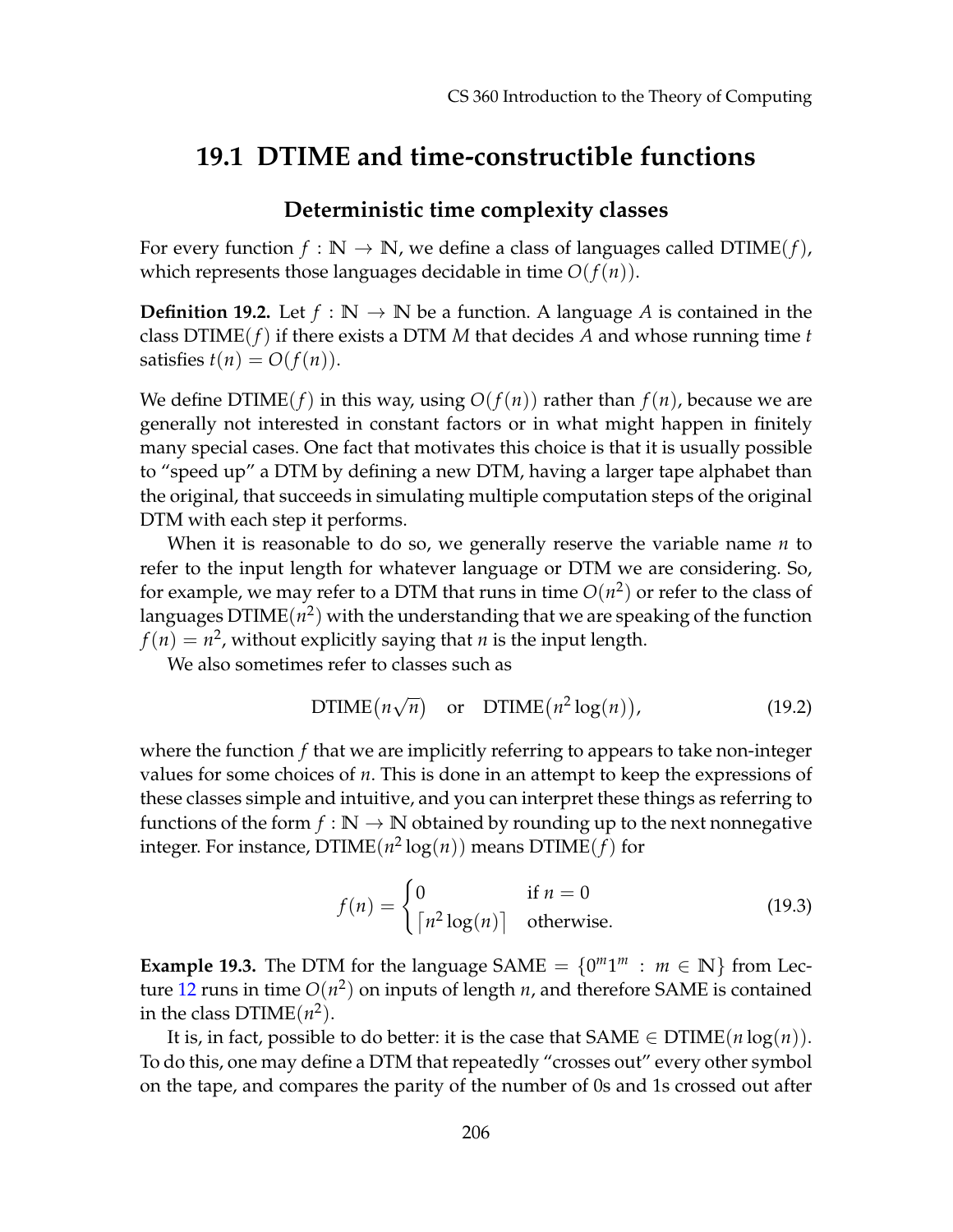each pass over the input. Through this method, SAME can be decided in time *O*(*n* log(*n*)) by making just a logarithmic number of passes over the portion of the tape initially containing the input.

After considering the previous example, it is natural to ask if one can do even better than  $O(n \log(n))$  for the running time of a DTM deciding the language SAME. The answer is that this is not possible. This is a consequence of the following theorem (which we will not prove).

**Theorem 19.4.** *Let A be a language. If there exists a DTM M that decides A in time o*(*n* log(*n*))*, meaning that the running time t of M satisfies*

$$
\lim_{n \to \infty} \frac{t(n)}{n \log(n)} = 0,
$$
\n(19.4)

*then A is regular.*

It is, of course, critical that we understand the previous theorem to be referring to ordinary, one-tape DTMs. With a two-tape DTM, for instance, it is easy to decide some nonregular languages, including SAME, in time *O*(*n*).

#### **Time-constructible functions**

The complexity class  $DTIME(f)$  has been defined for an arbitrary function of the form  $f : \mathbb{N} \to \mathbb{N}$ , but there is a sense in which most functions of this form are uninteresting from the viewpoint of computational complexity—because they have absolutely nothing to do with the running time of any DTM.

There are, in fact, some choices of functions  $f : \mathbb{N} \to \mathbb{N}$  that are so strange that they lead to highly counter-intuitive results. For example, there exists a function *f* such that

DTIME
$$
(f)
$$
 = DTIME $(g)$ , for  $g(n) = 2^{f(n)}$ ; (19.5)

even though  $g$  is exponentially larger than  $f$ , they both result in exactly the same deterministic time complexity class. This does not necessarily imply something important about time complexity, it is more a statement about the strangeness of the function *f* .

For this reason we define a collection of functions, called *time-constructible functions*, that represent well-behaved upper bounds on the possible running times of DTMs. Here is a precise definition.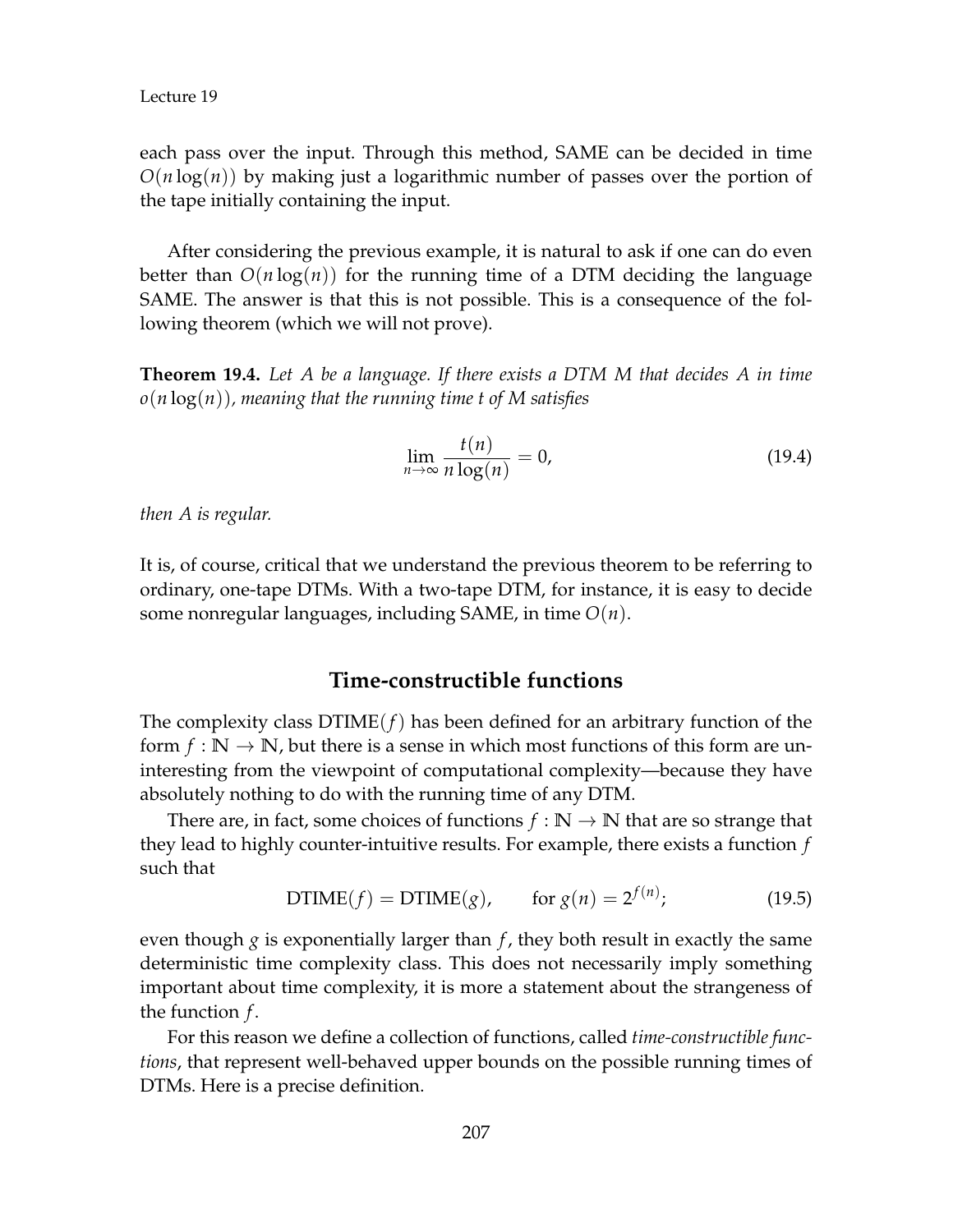**Definition 19.5.** Let  $f : \mathbb{N} \to \mathbb{N}$  be a function satisfying  $f(n) = \Omega(n \log(n))$ . The function *f* is said to be *time constructible* if there exists a DTM *M* that operates as follows:

- 1. On each input  $0^n$  the DTM *M* outputs  $f(n)$  (written in binary notation), for every  $n \in \mathbb{N}$ .
- 2. *M* runs in time  $O(f(n))$ .

It might not be clear why we would define a class of functions in this particular way, but the essence is that these are functions that can serve as upper bounds for DTM computations. That is, a DTM can compute  $f(n)$  on any input of length  $n$ , and doing this does not take more than  $O(f(n))$  steps—and then it has the number  $f(n)$  stored in binary notation so that it can then use this number to limit some subsequent part of its computation (perhaps the number of steps for which it runs during a second phase of its computation).

As it turns out, just about any reasonable function *f* with  $f(n) = \Omega(n \log(n))$ that you are likely to care about as a bound on running time is time constructible. Examples include the following:

- 1. For any choice of an integer  $k \geq 2$ , the function  $f(n) = n^k$  is time constructible.
- 2. For any choice of an integer  $k \geq 2$ , the function  $f(n) = k^n$  is time constructible.
- 3. For any choice of an integer  $k \geq 1$ , the functions

$$
f(n) = \begin{cases} 0 & \text{if } n = 0\\ \lceil n^k \log(n) \rceil & \text{otherwise} \end{cases}
$$
 (19.6)

and

$$
f(n) = \left\lceil n^k \sqrt{n} \right\rceil \tag{19.7}
$$

are time constructible.

4. If *f* and *g* are time-constructible functions, then the functions

$$
h_1(n) = f(n) + g(n), \quad h_2(n) = f(n)g(n), \quad \text{and} \quad h_3(n) = f(g(n)) \quad (19.8)
$$

are also time constructible.

## **19.2 The time-hierarchy theorem**

What we will do next is to discuss a fairly intuitive theorem concerning time complexity. A highly informal statement of the theorem is this: more languages can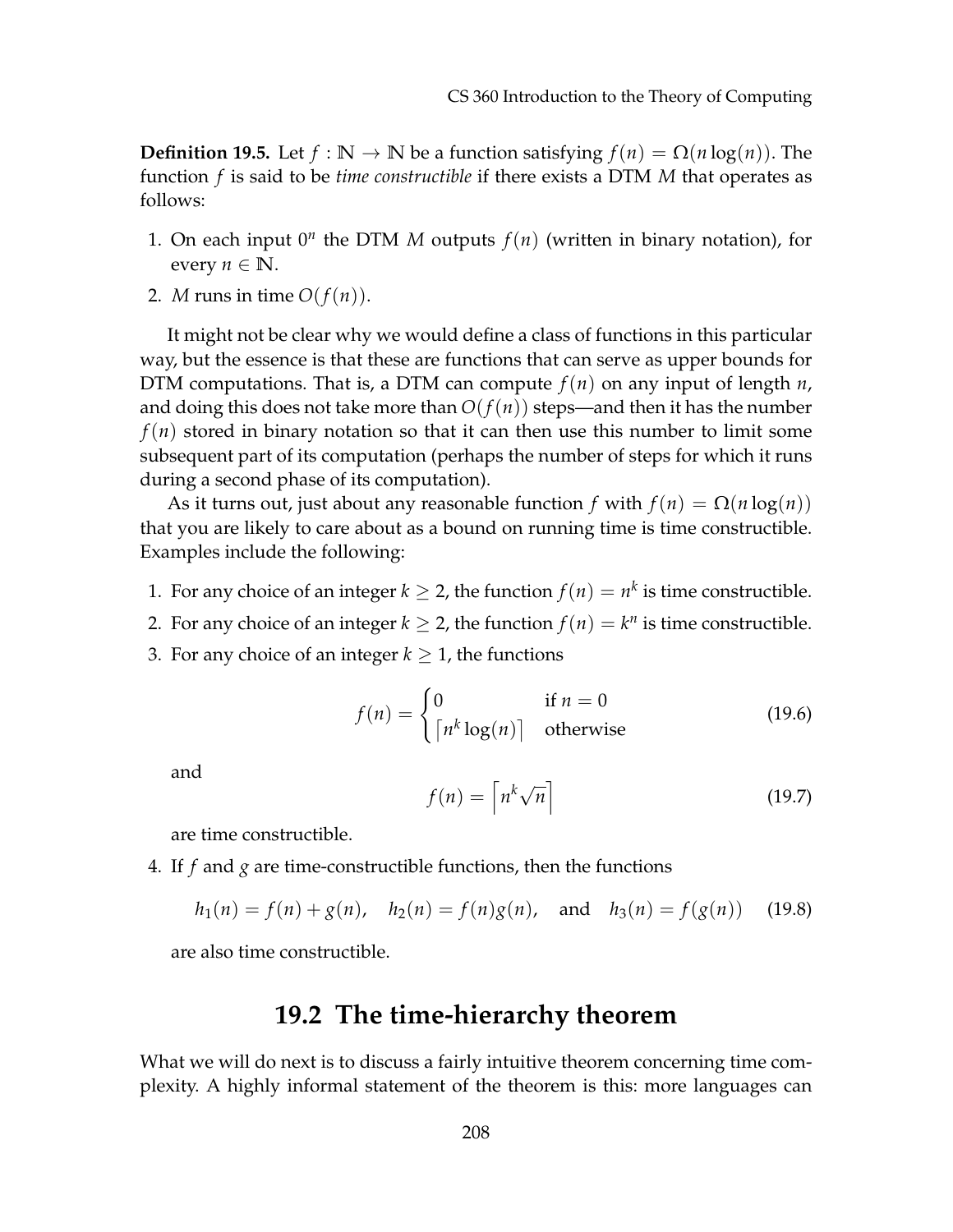The DTM *K* operates as follows on input  $w \in \{0,1\}^*$ :

- 1. If the input *w* does not take the form  $w = \langle M \rangle 01^k$  for a DTM *M* with input alphabet  $\{0, 1\}$  and  $k \in \mathbb{N}$ , then reject.
- 2. Compute  $t = f(|w|)$ .
- <span id="page-4-0"></span>3. Simulate *M* on input *w* for *t* steps. If *M* has rejected *w* within *t* steps, then accept, otherwise reject.

Figure 19.1: This DTM decides a language that cannot be decided in time *o*(*f*(*n*)).

be decided with more time. While this is indeed an intuitive idea, it is not obvious how a formal version of this statement is to be proved. We will begin with a somewhat high-level discussion of how the theorem is proved, and then state the strongest-known form of the theorem (without going through the low-level details needed to obtain the stronger form).

Suppose that a time-constructible function *f* has been selected, and define a DTM *K* as described in Figure [19.1.](#page-4-0) It is not immediately apparent what the running time is for *K*, because this depends on precisely how the simulation of *M* in step 3 is done; different ways of performing the simulation could of course lead to different running times. For the time being, let us take *g* to be the running time of *K*, and we will worry later about how specifically *g* relates to *f* .

Next, let us think about the language L(*K*) decided by *K*. This is a language over the binary alphabet, and it is obvious that  $L(K) \in \text{DTIME}(g)$ , because *K* itself is a DTM that decides  $L(K)$  in time  $g(n)$ . What we will show is that  $L(K)$  cannot possibly be decided by a DTM that runs in time  $o(f(n))$ .

To this end, assume toward contradiction that there does exist a DTM *M* that decides  $L(K)$  in time  $o(f(n))$ . Because the running time of *M* is  $o(f(n))$ , we know that there must exist a natural number  $n_0$  such that, for all  $n \geq n_0$ , the DTM M halts on all inputs of length *n* in strictly fewer than  $f(n)$  steps. Choose *k* to be large enough so that the string  $w = \langle M \rangle 01^k$  satisfies  $|w| \geq n_0$ , and (as always) let  $n = |w|$ . Because *M* halts on input *w* after fewer than  $f(n)$  steps, we find that

$$
w \in L(K) \iff w \notin L(M). \tag{19.9}
$$

The reason is that *K* simulates *M* on input *w*, it completes the simulation because *M* runs for fewer than *f*(*n*) step, and it answers *opposite* to the way *M* answers (i.e., if *M* accepts, then *K* rejects; and if *M* rejects, then *K* accepts). This contradicts the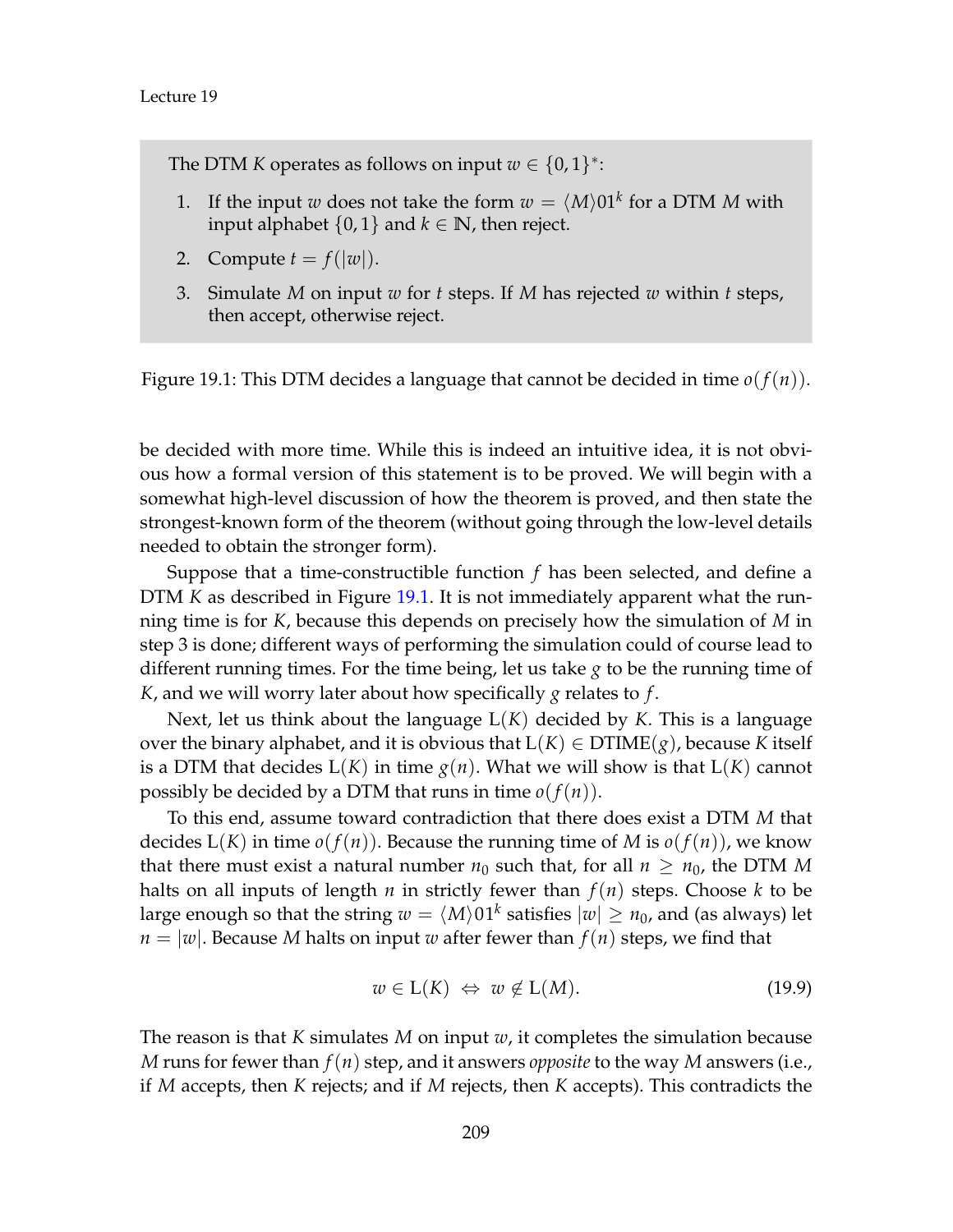assumption that *M* decides  $L(K)$ . We conclude that no DTM whose running time is  $o(f(n))$  can decide  $L(K)$ .

It is natural to wonder what the purpose is for taking the input to *K* to have the form  $\langle M\rangle01^k$ , as opposed to just  $\langle M\rangle$  (for instance). The reason is pretty simple: it is just a way of letting the length of the input string grow, so that the asymptotic behavior of the function *f* and the running time of *M* take over (even though we are really interested in fixed choices of *M*). If we were to change the language, so that the input takes the form  $w = \langle M \rangle$  rather than  $\langle M \rangle$ 01<sup>k</sup>, we would have no way to guarantee that *K* is capable of finishing the simulation of *M* on input  $\langle M \rangle$  within  $f(|\langle M \rangle|)$  steps—for it could be that the running time of *M* on input  $\langle M \rangle$  exceeds  $f(|\langle M \rangle|)$  steps, even though the running time of *M* is small compared with *f* for significantly longer input strings.

What we have proved is that, for any choice of a time-constructible function  $f : \mathbb{N} \to \mathbb{N}$ , the proper subset relation

$$
DTIME(h) \subsetneq DTIME(g) \tag{19.10}
$$

holds whenever  $h(n) = o(f(n))$ , where *g* is the running time of *K* (which depends somehow on *f*).

**Remark 19.6.** There is an aspect of the argument just presented that is worth noting. We obtained the language  $L(K)$ , which is contained in  $DTIME(g)$  but not DTIME(*h*) assuming  $h(n) = o(f(n))$ , not by actually describing the language explicitly, but by simply describing the DTM *K* that decides it. Indeed, in this case it is hard to imagine a description of the language L(*K*) that would be significantly more concise than the description of *K* itself. This technique can be useful in other situations. Sometimes, when you wish to prove the existence of a language having a certain property, rather than explicitly defining the language, it is possible to define a DTM *M* that operates in a particular way, and then take the language you are looking for to be L(*M*).

If you work very hard to make *K* run as efficiently as possible, the following theorem can be obtained.

**Theorem 19.7** (Time-hierarchy theorem). If  $f, g : \mathbb{N} \to \mathbb{N}$  are time-constructible *functions for which*  $f(n) = o(g(n)/\log(g(n)))$ *, then* 

$$
DTIME(f) \subsetneq DTIME(g). \tag{19.11}
$$

The main reason that we will not go through the details required to prove this theorem is that optimizing *K* to simulate a given DTM as efficiently as possible gets very technical. For the sake of this course, it is enough that you understand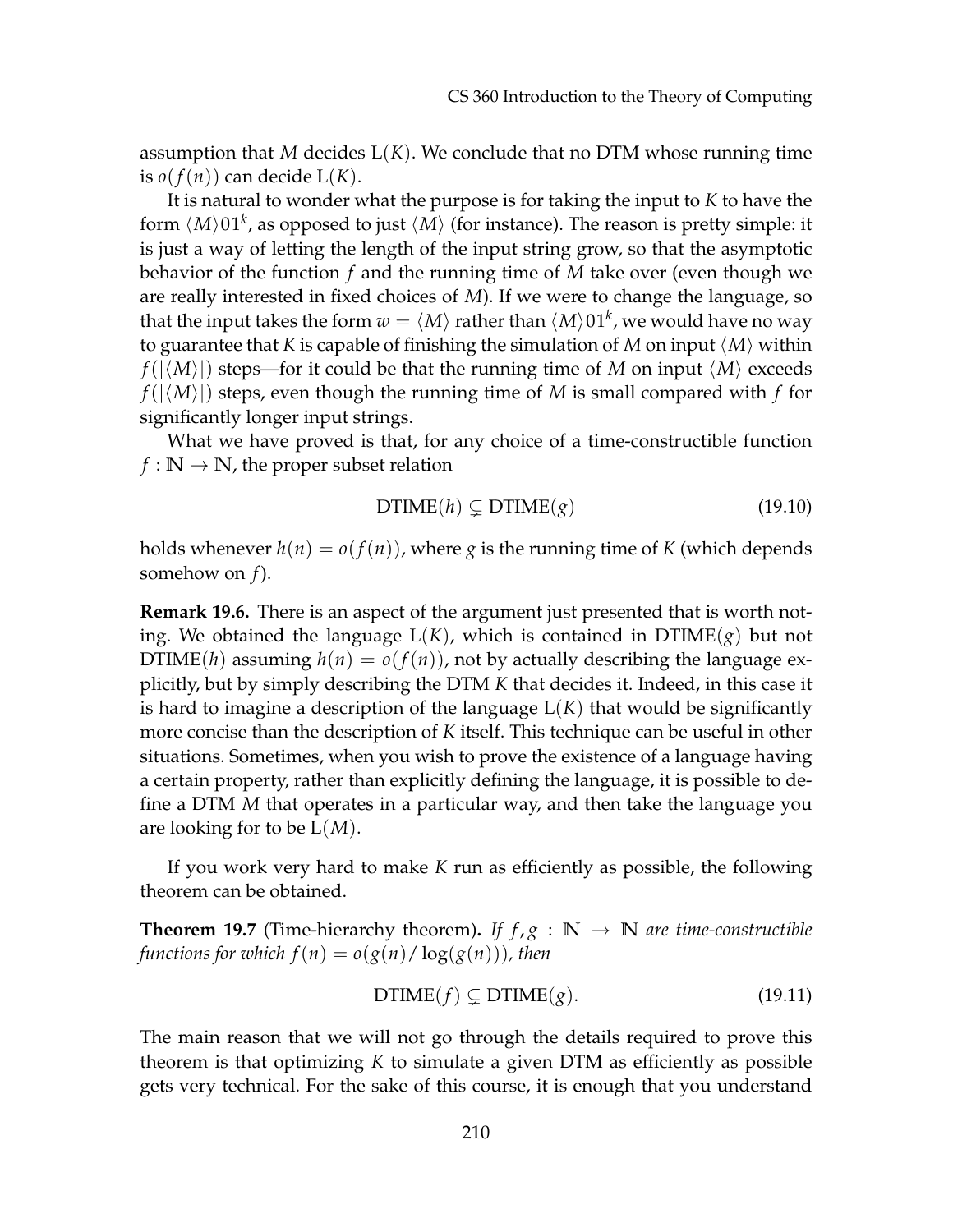the basic idea of the proof. In particular, notice that it is another example of a proof that uses the diagonalization technique; while it is a bit more technical, it has a very similar flavor to the proof that DIAG is not semidecidable, and to the proof that  $P(N)$  is uncountable.

From the time-hierarchy theorem, one can conclude the following down-toearth corollary.

**Corollary 19.8.** For all  $k \geq 1$ , it is the case that  $DTIME(n^k) \subsetneq DTIME(n^{k+1})$ .

## **19.3 Polynomial and exponential time**

We will finish off the lecture by introducing a few important notions based on deterministic time complexity. First, let us define two complexity classes, known as P and EXP, as follows:

$$
P = \bigcup_{k \ge 1} DTIME(n^k) \quad \text{and} \quad EXP = \bigcup_{k \ge 1} DTIME(2^{n^k}). \tag{19.12}
$$

In words, a language *A* is contained in the complexity class P if there exists a DTM *M* that decides *A* and has *polynomial running time*, meaning a running time that is  $O(n^k)$  for some fixed choice of  $k \geq 1$ ; and a language A is contained in the complexity class EXP if there exists a DTM *M* that decides *A* and has *exponential running time,* meaning a running time that is  $O(2^{n^k})$  for some fixed choice of  $k \geq 1$ .

As a very rough but nevertheless useful simplification, we often view the class P as representing languages that can be *efficiently* decided by a DTM, while EXP contains languages that are decidable by a *brute force* approach. These are undoubtedly over-simplifications in some respects, but for languages that correspond to "natural" computational problems that arise in practical settings, this is a reasonable picture to keep in mind.

By the time-hierarchy theorem, we can conclude that  $P \subseteq EXP$ . In particular, if we take  $f(n) = 2^n$  and  $g(n) = 2^{2n}$ , then the time hierarchy theorem establishes the middle (proper) inclusion in this expression:

$$
P \subseteq DTIME(2^n) \subsetneq DTIME(2^{2n}) \subseteq EXP.
$$
 (19.13)

There are many examples of languages contained in the class P. If we restrict our attention to languages we have discussed thus far in the course, we may say the following.

• The languages  $A_{DFA}$ ,  $E_{DFA}$ ,  $EQ_{DFA}$ , and  $E_{CFG}$  from Lecture [15](#page--1-0) are all certainly contained in P; if you analyzed the running times of the DTMs we described for those languages, you would find that they run in polynomial time.